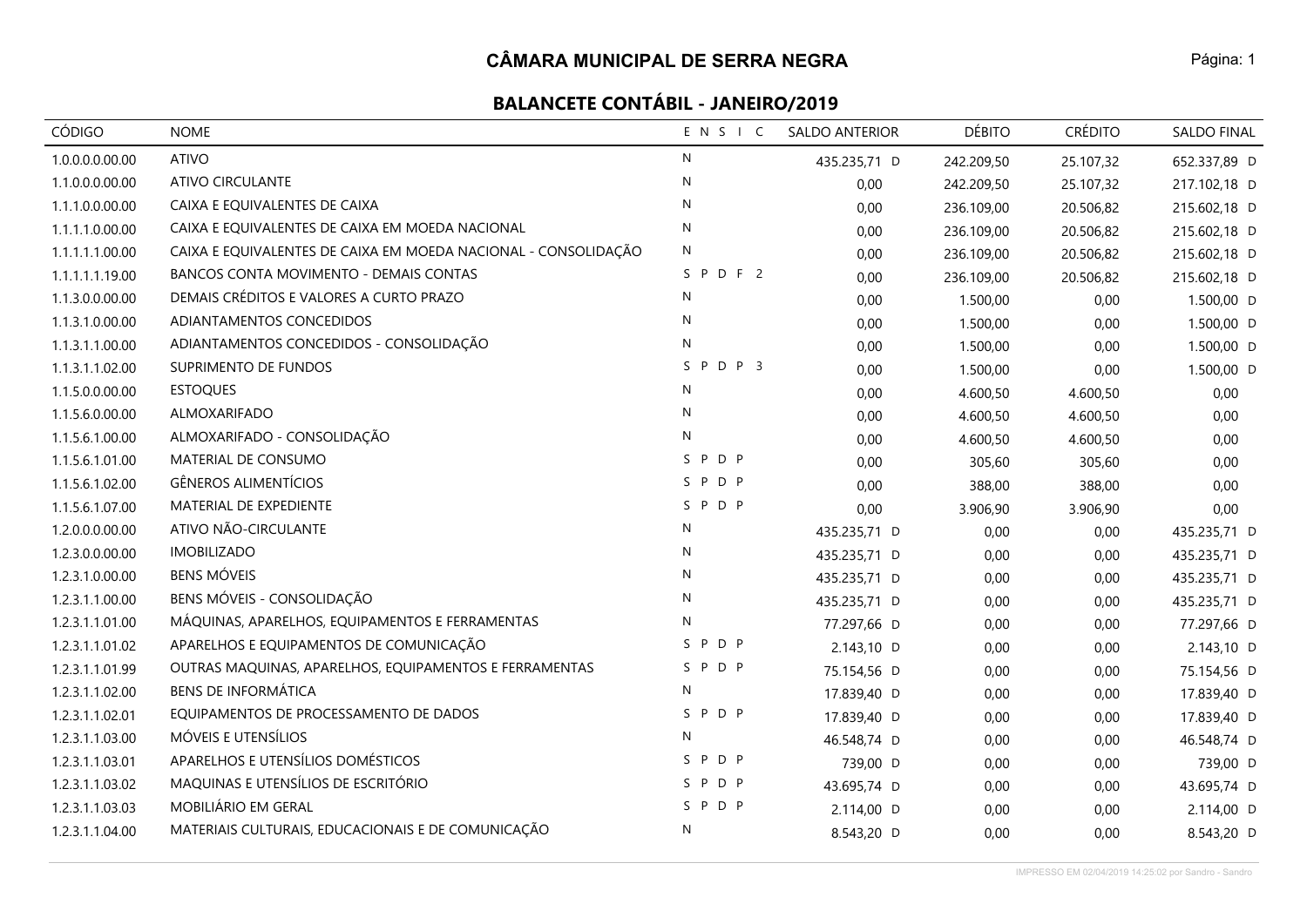| CÓDIGO          | <b>NOME</b>                                                              | ENSIC        | <b>SALDO ANTERIOR</b> | <b>DÉBITO</b> | <b>CRÉDITO</b> | SALDO FINAL  |
|-----------------|--------------------------------------------------------------------------|--------------|-----------------------|---------------|----------------|--------------|
| 1.2.3.1.1.04.05 | EQUIPAMENTOS PARA ÁUDIO, VÍDEO E FOTO                                    | SPDP         | 8.543,20 D            | 0,00          | 0,00           | 8.543,20 D   |
| 1.2.3.1.1.05.00 | <b>VEÍCULOS</b>                                                          | $\mathsf{N}$ | 110.079,00 D          | 0,00          | 0,00           | 110.079,00 D |
| 1.2.3.1.1.05.01 | VEÍCULOS EM GERAL                                                        | SPDP         | 110.079,00 D          | 0,00          | 0.00           | 110.079,00 D |
| 1.2.3.1.1.99.00 | DEMAIS BENS MÓVEIS                                                       | $\mathsf{N}$ | 174.927,71 D          | 0,00          | 0,00           | 174.927,71 D |
| 1.2.3.1.1.99.99 | OUTROS BENS MÓVEIS                                                       | P D P<br>S.  | 174.927,71 D          | 0,00          | 0,00           | 174.927,71 D |
| 2.0.0.0.0.00.00 | PASSIVO E PATRIMÔNIO LÍQUIDO                                             | N            | 435.235,71 C          | 4.083.663,73  | 4.211.531,37   | 563.103,35 C |
| 2.1.0.0.0.00.00 | PASSIVO CIRCULANTE                                                       | N            | 0,00                  | 41.982,30     | 169.849,94     | 127.867,64 C |
| 2.1.1.0.0.00.00 | OBRIGAÇÕES TRABALHISTAS, PREVIDENCIÁRIAS E ASSISTENCIAIS A PAGAR A CUR N |              | 0,00                  | 32.813,97     | 134.184,80     | 101.370,83 C |
| 2.1.1.1.0.00.00 | PESSOAL A PAGAR                                                          | N            | 0,00                  | 32.813,97     | 109.109,62     | 76.295,65 C  |
| 2.1.1.1.1.00.00 | PESSOAL A PAGAR - CONSOLIDAÇÃO                                           | N            | 0,00                  | 32.813,97     | 109.109,62     | 76.295,65 C  |
| 2.1.1.1.1.01.00 | PESSOAL A PAGAR                                                          | $\mathsf{N}$ | 0,00                  | 32.813,97     | 109.109,62     | 76.295,65 C  |
| 2.1.1.1.1.01.01 | SALÁRIOS, REMUNERAÇÕES E BENEFÍCIOS (F)                                  | SPCF         | 0,00                  | 25.869,09     | 98.524,74      | 72.655,65 C  |
| 2.1.1.1.1.01.12 | DECIMO TERCEIRO SALÁRIO (F)                                              | SPCF         | 0,00                  | 0,00          | 3.640,00       | 3.640,00 C   |
| 2.1.1.1.1.01.13 | FÉRIAS (F)                                                               | SPCF         | 0,00                  | 6.944,88      | 6.944,88       | 0,00         |
| 2.1.1.4.0.00.00 | <b>ENCARGOS SOCIAIS A PAGAR</b>                                          | N            | 0,00                  | 0,00          | 25.075,18      | 25.075,18 C  |
| 2.1.1.4.1.00.00 | ENCARGOS SOCIAIS A PAGAR - CONSOLIDAÇÃO                                  | N            | 0,00                  | 0,00          | 25.075,18      | 25.075,18 C  |
| 2.1.1.4.1.05.00 | <b>FGTS</b>                                                              | N            | 0,00                  | 0,00          | 3.011,80       | 3.011,80 C   |
| 2.1.1.4.1.05.01 | FGTS (F)                                                                 | SPCF         | 0,00                  | 0,00          | 3.011,80       | 3.011,80 C   |
| 2.1.1.4.1.98.00 | <b>OUTROS ENCARGOS SOCIAIS</b>                                           | N            | 0,00                  | 0,00          | 22.063,38      | 22.063,38 C  |
| 2.1.1.4.1.98.01 | OUTROS ENCARGOS SOCIAIS (F)                                              | SPCF         | 0,00                  | 0,00          | 22.063,38      | 22.063,38 C  |
| 2.1.3.0.0.00.00 | FORNECEDORES E CONTAS A PAGAR A CURTO PRAZO                              | N            | 0,00                  | 6.222,47      | 10.740,66      | 4.518,19 C   |
| 2.1.3.1.0.00.00 | FORNECEDORES E CONTAS A PAGAR NACIONAIS A CURTO PRAZO                    | N            | 0,00                  | 2.750,00      | 3.303,60       | 553,60 C     |
| 2.1.3.1.1.00.00 | FORNECEDORES E CONTAS A PAGAR NACIONAIS A CURTO PRAZO - CONSOLIDA( N     |              | 0,00                  | 2.750,00      | 3.303,60       | 553,60 C     |
| 2.1.3.1.1.01.00 | FORNECEDORES NACIONAIS                                                   | N            | 0,00                  | 2.750,00      | 3.303,60       | 553,60 C     |
| 2.1.3.1.1.01.01 | FORNECEDORES NÃO PARCELADOS A PAGAR (F)                                  | SPCF3        | 0,00                  | 2.750,00      | 3.303,60       | 553,60 C     |
| 2.1.3.2.0.00.00 | FORNECEDORES E CONTAS A PAGAR ESTRANGEIROS A CURTO PRAZO                 | N            | 0,00                  | 3.472,47      | 7.437,06       | 3.964,59 C   |
| 2.1.3.2.1.00.00 | FORNECEDORES E CONTAS A PAGAR ESTRANGEIROS A CURTO PRAZO - CONSOLI N     |              | 0,00                  | 3.472,47      | 7.437,06       | 3.964,59 C   |
| 2.1.3.2.1.01.00 | FORNECEDORES ESTRANGEIROS A CURTO PRAZO                                  | N            | 0,00                  | 3.472,47      | 7.437,06       | 3.964,59 C   |
| 2.1.3.2.1.01.02 | FORNECEDORES PARCELADOS A PAGAR (F)                                      | SPCF3        | 0,00                  | 3.472,47      | 7.437,06       | 3.964,59 C   |
| 2.1.8.0.0.00.00 | DEMAIS OBRIGAÇÕES A CURTO PRAZO                                          | N            | 0,00                  | 2.945,86      | 24.924,48      | 21.978,62 C  |

IMPRESSO EM 02/04/2019 14:25:02 por Sandro - Sandro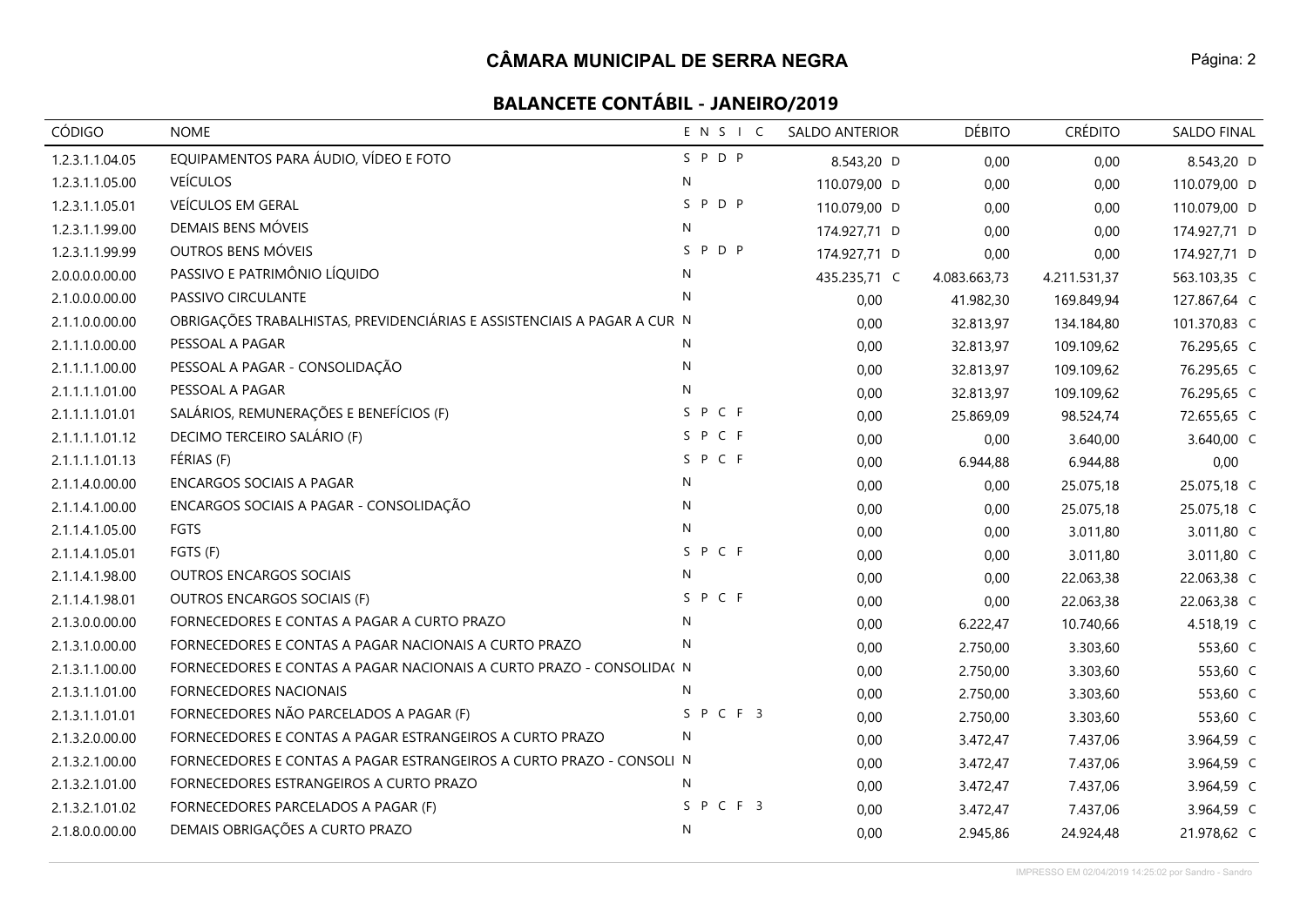| CÓDIGO          | <b>NOME</b>                                            | ENSIC        | <b>SALDO ANTERIOR</b> | <b>DÉBITO</b> | <b>CRÉDITO</b> | <b>SALDO FINAL</b> |
|-----------------|--------------------------------------------------------|--------------|-----------------------|---------------|----------------|--------------------|
| 2.1.8.8.0.00.00 | <b>VALORES RESTITUÍVEIS</b>                            | N            | 0,00                  | 1.445,86      | 21.584,48      | 20.138,62 C        |
| 2.1.8.8.1.00.00 | VALORES RESTITUÍVEIS - CONSOLIDAÇÃO                    | N            | 0,00                  | 1.445,86      | 21.584,48      | 20.138,62 C        |
| 2.1.8.8.1.01.00 | CONSIGNAÇÕES                                           | N            | 0,00                  | 1.336,86      | 21.475,48      | 20.138,62 C        |
| 2.1.8.8.1.01.02 | CONTRIBUIÇÕES AO RGPS (F)                              | SPCF         | 0,00                  | 0,00          | 9.691,23       | 9.691,23 C         |
| 2.1.8.8.1.01.04 | IMPOSTO SOBRE A RENDA RETIDO NA FONTE - IRRF (F)       | SPCF         | 0,00                  | 0,00          | 6.159,71       | 6.159,71 C         |
| 2.1.8.8.1.01.10 | PENSÃO ALIMENTÍCIA (F)                                 | SPCF         | 0,00                  | 1.336,86      | 1.336,86       | 0,00               |
| 2.1.8.8.1.01.15 | RETENÇÕES - EMPRÉSTIMOS E FINANCIAMENTOS (F)           | SPCF 3       | 0,00                  | 0,00          | 4.078,12       | 4.078,12 C         |
| 2.1.8.8.1.01.99 | OUTROS CONSIGNATÁRIOS (F)                              | SPCF3        | 0,00                  | 0,00          | 209,56         | 209,56 C           |
| 2.1.8.8.1.04.00 | DEPÓSITOS NÃO JUDICIAIS                                | N            | 0,00                  | 109,00        | 109,00         | 0,00               |
| 2.1.8.8.1.04.99 | OUTROS DEPÓSITOS (F)                                   | SPCF3        | 0,00                  | 109,00        | 109,00         | 0,00               |
| 2.1.8.9.0.00.00 | OUTRAS OBRIGAÇÕES A CURTO PRAZO                        | N            | 0,00                  | 1.500,00      | 3.340,00       | 1.840,00 C         |
| 2.1.8.9.1.00.00 | OUTRAS OBRIGAÇÕES A CURTO PRAZO - CONSOLIDAÇÃO         | N            | 0,00                  | 1.500,00      | 1.500,00       | 0,00               |
| 2.1.8.9.1.03.00 | SUPRIMENTOS DE FUNDOS A PAGAR (F)                      | SPCF3        | 0,00                  | 1.500,00      | 1.500,00       | 0,00               |
| 2.1.8.9.3.00.00 | OUTRAS OBRIGAÇÕES A CURTO PRAZO - INTER OFSS - UNIÃO   | N            | 0,00                  | 0,00          | 1.840,00       | 1.840,00 C         |
| 2.1.8.9.3.01.00 | OUTRAS OBRIGAÇÕES A CURTO PRAZO (F)                    | SPCF         | 0,00                  | 0,00          | 1.840,00       | 1.840,00 C         |
| 2.3.0.0.0.00.00 | PATRIMÔNIO LIQUIDO                                     | $\mathsf{N}$ | 435.235,71 C          | 4.041.681,43  | 4.041.681,43   | 435.235,71 C       |
| 2.3.1.0.0.00.00 | PATRIMÔNIO SOCIAL E CAPITAL SOCIAL                     | N            | 416.347,07 C          | 0,00          | 0,00           | 416.347,07 C       |
| 2.3.1.1.0.00.00 | PATRIMÔNIO SOCIAL                                      | N            | 416.347,07 C          | 0,00          | 0,00           | 416.347,07 C       |
| 2.3.1.1.1.00.00 | PATRIMÔNIO SOCIAL - CONSOLIDAÇÃO                       | S P C        | 416.347,07 C          | 0,00          | 0,00           | 416.347,07 C       |
| 2.3.7.0.0.00.00 | RESULTADOS ACUMULADOS                                  | ${\sf N}$    | 18.888,64 C           | 4.041.681,43  | 4.041.681,43   | 18.888,64 C        |
| 2.3.7.1.0.00.00 | SUPERÁVITS OU DÉFICITS ACUMULADOS                      | N            | 18.888,64 C           | 4.041.681,43  | 4.041.681,43   | 18.888,64 C        |
| 2.3.7.1.1.00.00 | SUPERÁVITS OU DÉFICITS ACUMULADOS - CONSOLIDAÇÃO       | N            | 8.578.175,64 D        | 2.008.303,26  | 2.008.303,26   | 8.578.175,64 D     |
| 2.3.7.1.1.01.00 | SUPERÁVITS OU DÉFICITS DO EXERCÍCIO                    | SPC          | 2.008.303,26 D        | 0,00          | 2.008.303,26   | 0,00               |
| 2.3.7.1.1.02.00 | SUPERÁVITS OU DÉFICITS DE EXERCÍCIOS ANTERIORES        | S P C        | 6.544.797,40 D        | 2.008.303,26  | 0,00           | 8.553.100,66 D     |
| 2.3.7.1.1.03.00 | AJUSTES DE EXERCÍCIOS ANTERIORES                       | $\mathsf{N}$ | 25.074,98 D           | 0,00          | 0,00           | 25.074,98 D        |
| 2.3.7.1.1.03.03 | DEMAIS AJUSTES DE EXERCÍCIOS ANTERIORES                | S P C        | 25.074,98 D           | 0,00          | 0,00           | 25.074,98 D        |
| 2.3.7.1.2.00.00 | SUPERÁVITS OU DÉFICITS ACUMULADOS - INTRA OFSS         | N            | 8.836.472,02 C        | 2.033.378,17  | 2.033.378,17   | 8.836.472,02 C     |
| 2.3.7.1.2.01.00 | SUPERÁVITS OU DÉFICITS DO EXERCÍCIO                    | SPC          | 2.033.378,17 C        | 2.033.378,17  | 0,00           | 0,00               |
| 2.3.7.1.2.02.00 | SUPERÁVITS OU DÉFICITS DE EXERCÍCIOS ANTERIORES        | S P C        | 6.803.093,85 C        | 0,00          | 2.033.378,17   | 8.836.472,02 C     |
| 2.3.7.1.3.00.00 | SUPERÁVITS OU DÉFICITS ACUMULADOS - INTER OFSS - UNIÃO | ${\sf N}$    | 239.407,74 D          | 0,00          | 0,00           | 239.407,74 D       |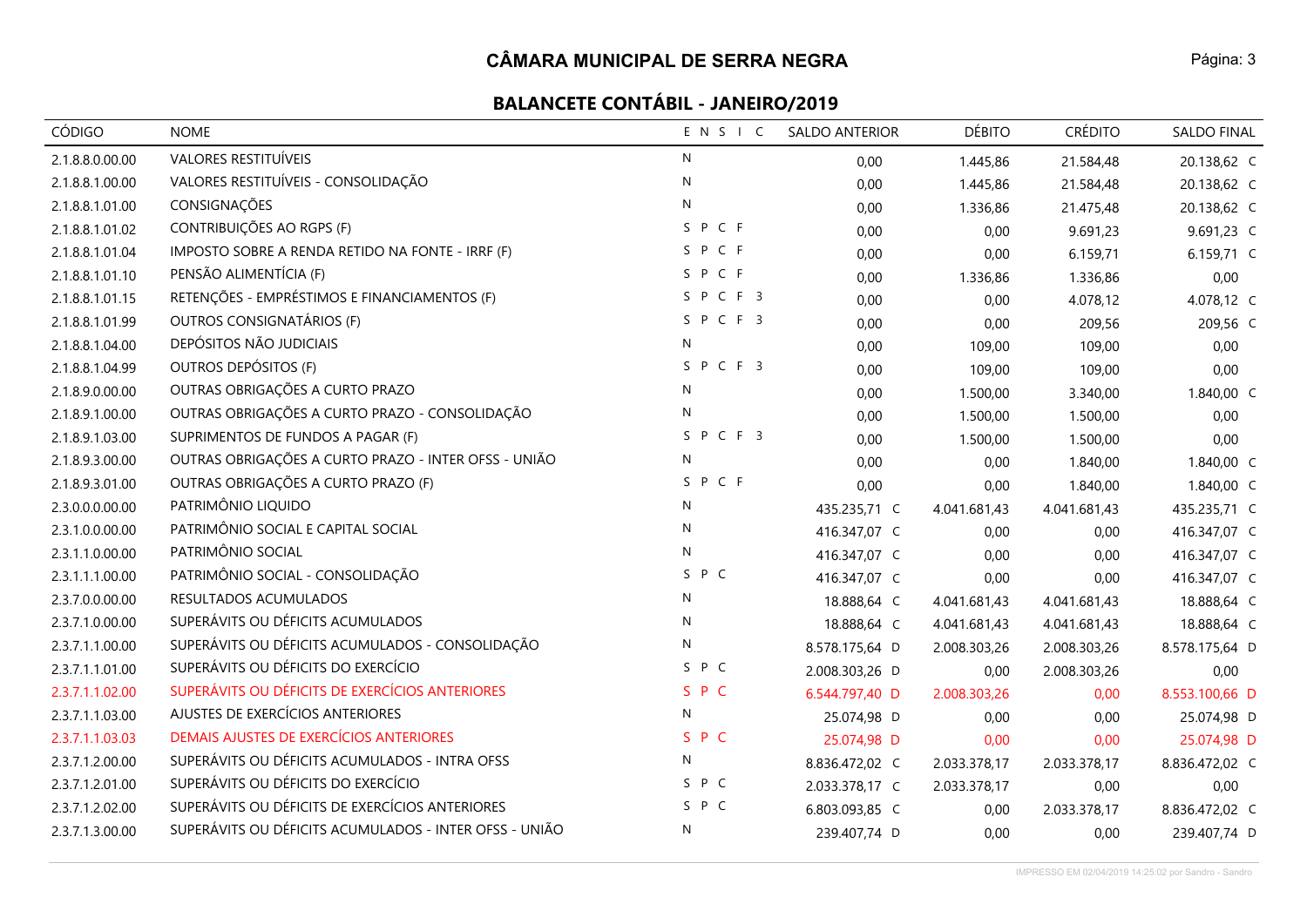#### **CÂMARA MUNICIPAL DE SERRA NEGRA**

| CÓDIGO          | <b>NOME</b>                                                            | ENSIC        | <b>SALDO ANTERIOR</b> | <b>DÉBITO</b> | <b>CRÉDITO</b> | SALDO FINAL  |
|-----------------|------------------------------------------------------------------------|--------------|-----------------------|---------------|----------------|--------------|
| 2.3.7.1.3.02.00 | SUPERÁVITS OU DÉFICITS DE EXERCÍCIOS ANTERIORES                        | S P C        | 239.407,74 D          | 0,00          | 0,00           | 239.407,74 D |
| 3.0.0.0.0.00.00 | VARIAÇÃO PATRIMONIAL DIMINUTIVA                                        | $\mathsf{N}$ | 0,00                  | 146.765,46    | 0,00           | 146.765,46 D |
| 3.1.0.0.0.00.00 | PESSOAL E ENCARGOS                                                     | N            | 0,00                  | 134.184,80    | 0,00           | 134.184,80 D |
| 3.1.1.0.0.00.00 | REMUNERAÇÃO A PESSOAL                                                  | N            | 0,00                  | 109.109,62    | 0,00           | 109.109,62 D |
| 3.1.1.2.0.00.00 | REMUNERAÇÃO A PESSOAL ATIVO CIVIL - ABRANGIDOS PELO RGPS               | N            | 0,00                  | 109.109,62    | 0,00           | 109.109,62 D |
| 3.1.1.2.1.00.00 | REMUNERAÇÃO A PESSOAL ATIVO CIVIL - ABRANGIDOS PELO RGPS - CONSOLIDA N |              | 0,00                  | 109.109,62    | 0,00           | 109.109,62 D |
| 3.1.1.2.1.01.00 | VENCIMENTOS E VANTAGENS FIXAS - PESSOAL CIVIL - RGPS                   | $\mathsf{N}$ | 0,00                  | 109.109,62    | 0,00           | 109.109,62 D |
| 3.1.1.2.1.01.01 | <b>VENCIMENTOS E SALÁRIOS</b>                                          | S P D        | 0,00                  | 52.190,16     | 0,00           | 52.190,16 D  |
| 3.1.1.2.1.01.22 | 13º SALÁRIO                                                            | S P D        | 0,00                  | 3.640,00      | 0,00           | 3.640,00 D   |
| 3.1.1.2.1.01.24 | FÉRIAS - ABONO CONSTITUCIONAL                                          | S P D        | 0,00                  | 1.736,22      | 0,00           | 1.736,22 D   |
| 3.1.1.2.1.01.31 | <b>SUBSÍDIOS</b>                                                       | S P D        | 0,00                  | 51.543,24     | 0,00           | 51.543,24 D  |
| 3.1.2.0.0.00.00 | <b>ENCARGOS PATRONAIS</b>                                              | N            | 0,00                  | 25.075,18     | 0,00           | 25.075,18 D  |
| 3.1.2.2.0.00.00 | <b>ENCARGOS PATRONAIS - RGPS</b>                                       | $\mathsf{N}$ | 0,00                  | 22.063,38     | 0,00           | 22.063,38 D  |
| 3.1.2.2.1.00.00 | ENCARGOS PATRONAIS - RGPS - CONSOLIDAÇÃO                               | N            | 0,00                  | 22.063,38     | 0,00           | 22.063,38 D  |
| 3.1.2.2.1.01.00 | CONTRIBUIÇÕES PREVIDENCIÁRIAS - INSS                                   | S P D        | 0,00                  | 22.063,38     | 0,00           | 22.063,38 D  |
| 3.1.2.3.0.00.00 | <b>ENCARGOS PATRONAIS - FGTS</b>                                       | ${\sf N}$    | 0,00                  | 3.011,80      | 0,00           | 3.011,80 D   |
| 3.1.2.3.1.00.00 | ENCARGOS PATRONAIS - FGTS - CONSOLIDAÇÃO                               | $\mathsf{N}$ | 0,00                  | 3.011,80      | 0,00           | 3.011,80 D   |
| 3.1.2.3.1.01.00 | FGTS                                                                   | P D<br>S.    | 0,00                  | 3.011,80      | 0,00           | 3.011,80 D   |
| 3.3.0.0.0.00.00 | USO DE BENS, SERVIÇOS E CONSUMO DE CAPITAL FIXO                        | N            | 0,00                  | 12.580,66     | 0,00           | 12.580,66 D  |
| 3.3.1.0.0.00.00 | USO DE MATERIAL DE CONSUMO                                             | N            | 0,00                  | 4.600,50      | 0,00           | 4.600,50 D   |
| 3.3.1.1.0.00.00 | CONSUMO DE MATERIAL                                                    | ${\sf N}$    | 0,00                  | 4.600,50      | 0,00           | 4.600,50 D   |
| 3.3.1.1.1.00.00 | CONSUMO DE MATERIAL - CONSOLIDAÇÃO                                     | N            | 0,00                  | 4.600,50      | 0,00           | 4.600,50 D   |
| 3.3.1.1.1.06.00 | GÊNEROS ALIMENTAÇÃO                                                    | S.<br>P D    | 0,00                  | 388,00        | 0,00           | 388,00 D     |
| 3.3.1.1.1.16.00 | MATERIAL DE EXPEDIENTE                                                 | S P D        | 0,00                  | 3.906,90      | 0,00           | 3.906,90 D   |
| 3.3.1.1.1.99.00 | OUTROS MATERIAIS DE CONSUMO                                            | S P D        | 0,00                  | 305,60        | 0,00           | 305,60 D     |
| 3.3.2.0.0.00.00 | <b>SERVIÇOS</b>                                                        | $\mathsf{N}$ | 0,00                  | 7.980,16      | 0,00           | 7.980,16 D   |
| 3.3.2.2.0.00.00 | SERVIÇOS TERCEIROS - PESSOA FÍSICA                                     | N            | 0,00                  | 2.430,00      | 0,00           | 2.430,00 D   |
| 3.3.2.2.1.00.00 | SERVIÇOS TERCEIROS - PESSOA FÍSICA - CONSOLIDAÇÃO                      | N            | 0,00                  | 2.430,00      | 0,00           | 2.430,00 D   |
| 3.3.2.2.1.11.00 | MANUTENÇÃO E CONSERVAÇÃO                                               | S.<br>P D    | 0,00                  | 210,00        | 0,00           | 210,00 D     |
| 3.3.2.2.1.16.00 | <b>ESTAGIÁRIOS</b>                                                     | S P D        | 0,00                  | 1.840,00      | 0,00           | 1.840,00 D   |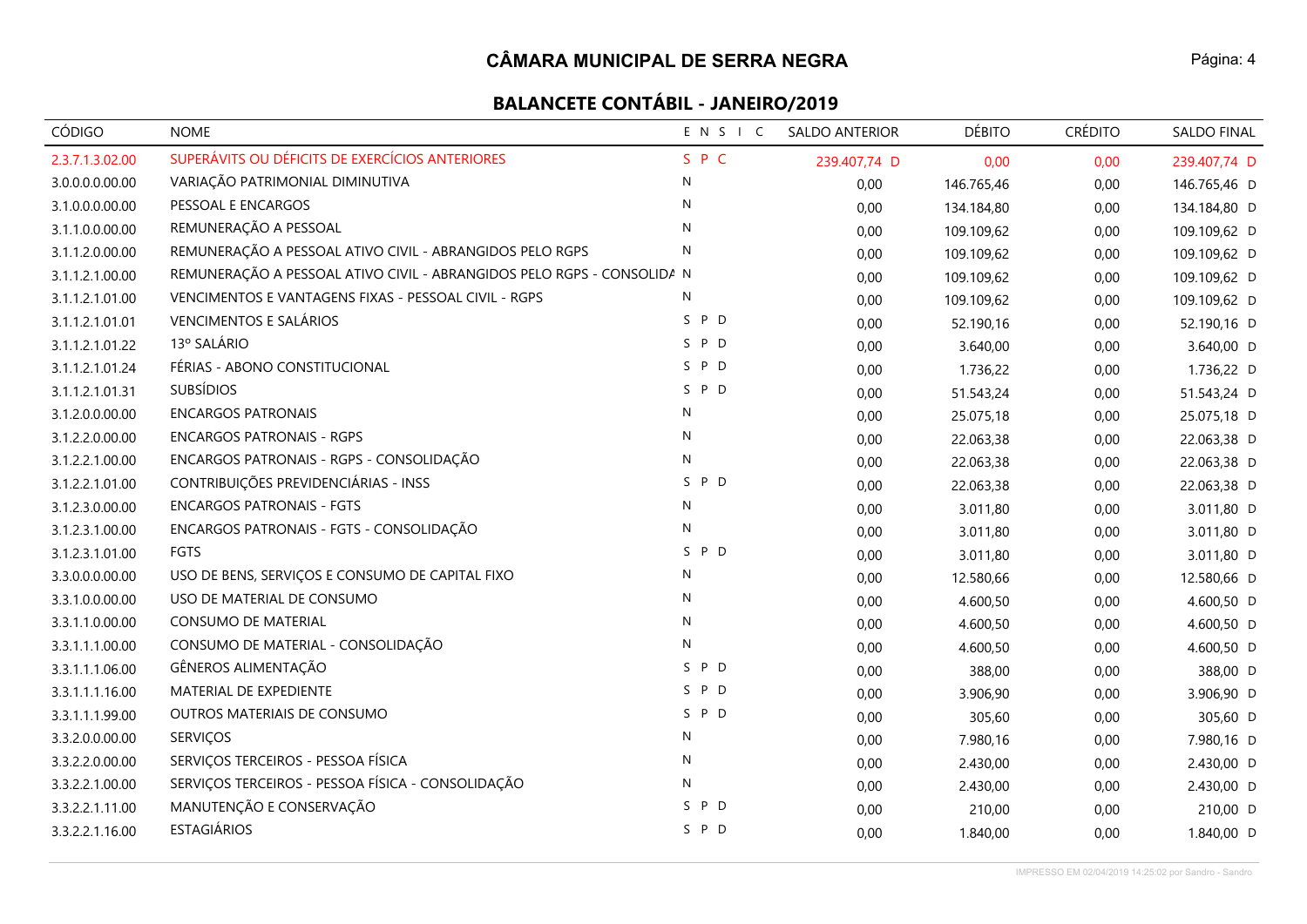| CÓDIGO          | <b>NOME</b>                                                        | ENSIC                 | <b>SALDO ANTERIOR</b> | <b>DÉBITO</b> | <b>CRÉDITO</b> | SALDO FINAL    |
|-----------------|--------------------------------------------------------------------|-----------------------|-----------------------|---------------|----------------|----------------|
| 3.3.2.2.1.99.00 | OUTROS SERVIÇOS PRESTADOS POR PESSOA FÍSICA                        | S P D                 | 0,00                  | 380,00        | 0,00           | 380,00 D       |
| 3.3.2.3.0.00.00 | SERVIÇOS TERCEIROS - PESSOA JURÍDICA                               | $\mathsf{N}$          | 0,00                  | 5.550,16      | 0,00           | 5.550,16 D     |
| 3.3.2.3.1.00.00 | SERVIÇOS TERCEIROS - PESSOA JURÍDICA - CONSOLIDAÇÃO                | ${\sf N}$             | 0,00                  | 5.550,16      | 0,00           | 5.550,16 D     |
| 3.3.2.3.1.04.00 | COMUNICAÇÃO                                                        | S P D                 | 0,00                  | 1.080,12      | 0,00           | 1.080,12 D     |
| 3.3.2.3.1.10.00 | LOCAÇÕES                                                           | S.<br>P D             | 0,00                  | 908,00        | 0,00           | 908,00 D       |
| 3.3.2.3.1.99.00 | OUTROS SERVIÇOS PRESTADOS POR PESSOA JURÍDICA                      | S P D                 | 0,00                  | 3.562,04      | 0,00           | 3.562,04 D     |
| 4.0.0.0.0.00.00 | VARIAÇÃO PATRIMONIAL AUMENTATIVA                                   | N                     | 0,00                  | 0,00          | 236.000,00     | 236.000,00 C   |
| 4.5.0.0.0.00.00 | TRANSFERÊNCIAS E DELEGAÇÕES RECEBIDAS                              | $\mathsf{N}$          | 0,00                  | 0,00          | 236.000,00     | 236.000,00 C   |
| 4.5.1.0.0.00.00 | TRANSFERÊNCIAS INTRA GOVERNAMENTAIS                                | N                     | 0,00                  | 0,00          | 236.000,00     | 236.000,00 C   |
| 4.5.1.1.0.00.00 | TRANSFERÊNCIAS RECEBIDAS PARA A EXECUÇÃO ORÇAMENTÁRIA              | N                     | 0,00                  | 0,00          | 236.000,00     | 236.000,00 C   |
| 4.5.1.1.2.00.00 | TRANSFERÊNCIAS RECEBIDAS PARA A EXECUÇÃO ORÇAMENTÁRIA - INTRA OFSS | N                     | 0,00                  | 0,00          | 236.000,00     | 236.000,00 C   |
| 4.5.1.1.2.02.00 | REPASSE RECEBIDO                                                   | S P C                 | 0,00                  | 0,00          | 236.000,00     | 236.000,00 C   |
| 5.0.0.0.0.00.00 | CONTROLES DA APROVAÇÃO DO PLANEJAMENTO E ORÇAMENTO                 | N                     | 0,00                  | 3.253.080,05  | 0,00           | 3.253.080,05 D |
| 5.2.0.0.0.00.00 | ORÇAMENTO APROVADO                                                 | N                     | 0,00                  | 3.253.080,05  | 0,00           | 3.253.080,05 D |
| 5.2.2.0.0.00.00 | FIXAÇÃO DA DESPESA                                                 | $\mathsf{N}$          | 0,00                  | 3.253.080,05  | 0,00           | 3.253.080,05 D |
| 5.2.2.1.0.00.00 | DOTAÇÃO ORÇAMENTÁRIA                                               | ${\sf N}$             | 0,00                  | 2.832.000,00  | 0,00           | 2.832.000,00 D |
| 5.2.2.1.1.00.00 | DOTAÇÃO INICIAL                                                    | $\mathsf{N}$          | 0,00                  | 2.832.000,00  | 0,00           | 2.832.000,00 D |
| 5.2.2.1.1.01.00 | CRÉDITO INICIAL                                                    | SOD<br>$\overline{7}$ | 0,00                  | 2.832.000,00  | 0,00           | 2.832.000,00 D |
| 5.2.2.9.0.00.00 | OUTROS CONTROLES DA DESPESA ORÇAMENTÁRIA                           | $\mathsf{N}$          | 0,00                  | 421.080,05    | 0,00           | 421.080,05 D   |
| 5.2.2.9.2.00.00 | EMPENHOS POR EMISSÃO                                               | N                     | 0,00                  | 421.080,05    | 0,00           | 421.080,05 D   |
| 5.2.2.9.2.01.00 | EXECUÇÃO DA DESPESA POR NOTA DE EMPENHO                            | ${\sf N}$             | 0,00                  | 421.080,05    | 0,00           | 421.080,05 D   |
| 5.2.2.9.2.01.01 | <b>EMISSÃO DE EMPENHOS</b>                                         | SOD<br>9              | 0,00                  | 421.080,05    | 0,00           | 421.080,05 D   |
| 6.0.0.0.0.00.00 | CONTROLES DA EXECUÇÃO DO PLANEJAMENTO E ORÇAMENTO                  | $\mathsf{N}$          | 0,00                  | 798.683,85    | 4.051.763,90   | 3.253.080,05 C |
| 6.2.0.0.0.00.00 | EXECUÇÃO DO ORÇAMENTO                                              | $\mathsf{N}$          | 0,00                  | 798.683,85    | 4.051.763,90   | 3.253.080,05 C |
| 6.2.2.0.0.00.00 | EXECUÇÃO DA DESPESA                                                | $\mathsf{N}$          | 0,00                  | 798.683,85    | 4.051.763,90   | 3.253.080,05 C |
| 6.2.2.1.0.00.00 | DISPONIBILIDADES DE CRÉDITO                                        | $\mathsf{N}$          | 0,00                  | 609.881,95    | 3.441.881,95   | 2.832.000,00 C |
| 6.2.2.1.1.00.00 | CRÉDITO DISPONÍVEL                                                 | SOC<br>$\overline{7}$ | 0,00                  | 421.080,05    | 2.832.000,00   | 2.410.919,95 C |
| 6.2.2.1.3.00.00 | CRÉDITO UTILIZADO                                                  | N                     | 0,00                  | 188.801,90    | 609.881,95     | 421.080,05 C   |
| 6.2.2.1.3.01.00 | CRÉDITO EMPENHADO A LIQUIDAR                                       | S O C<br>27           | 0,00                  | 148.265,46    | 421.080,05     | 272.814,59 C   |
| 6.2.2.1.3.03.00 | CRÉDITO EMPENHADO LIQUIDADO A PAGAR                                | SOC<br>27             | 0,00                  | 40.536,44     | 148.265,46     | 107.729,02 C   |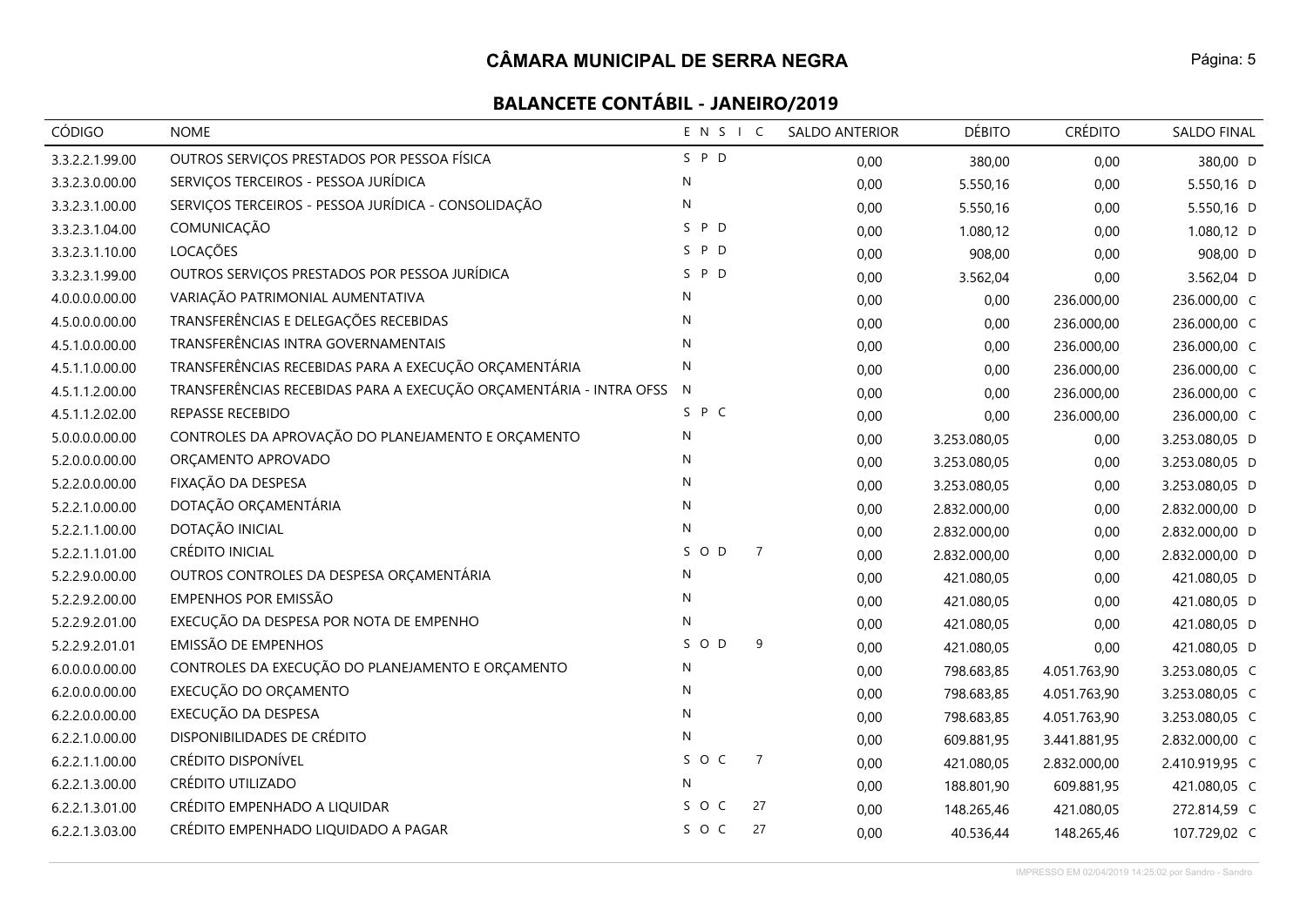| <b>CÓDIGO</b>   | <b>NOME</b>                                                             | ENSIC        |    | <b>SALDO ANTERIOR</b> | <b>DÉBITO</b> | <b>CRÉDITO</b> | SALDO FINAL    |
|-----------------|-------------------------------------------------------------------------|--------------|----|-----------------------|---------------|----------------|----------------|
| 6.2.2.1.3.04.00 | CRÉDITO EMPENHADO LIQUIDADO - PAGO                                      | SOC          | 27 | 0,00                  | 0,00          | 40.536,44      | 40.536,44 C    |
| 6.2.2.9.0.00.00 | OUTROS CONTROLES DA DESPESA ORÇAMENTÁRIA                                | $\mathsf{N}$ |    | 0,00                  | 188.801,90    | 609.881,95     | 421.080,05 C   |
| 6.2.2.9.2.00.00 | EMISSÃO DE EMPENHO                                                      | N            |    | 0,00                  | 188.801,90    | 609.881,95     | 421.080,05 C   |
| 6.2.2.9.2.01.00 | EMPENHOS POR NOTA DE EMPENHO                                            | $\mathsf{N}$ |    | 0,00                  | 188.801,90    | 609.881,95     | 421.080,05 C   |
| 6.2.2.9.2.01.01 | <b>EMPENHOS A LIQUIDAR</b>                                              | SOC          | 28 | 0,00                  | 148.265,46    | 421.080,05     | 272.814,59 C   |
| 6.2.2.9.2.01.03 | EMPENHOS LIQUIDADOS A PAGAR                                             | SOC          | 29 | 0,00                  | 40.536,44     | 148.265,46     | 107.729,02 C   |
| 6.2.2.9.2.01.04 | <b>EMPENHOS LIQUIDADOS PAGOS</b>                                        | SOC          | 16 | 0,00                  | 0,00          | 40.536,44      | 40.536,44 C    |
| 7.0.0.0.0.00.00 | CONTROLES DEVEDORES                                                     | ${\sf N}$    |    | 108.008,65 D          | 6.075.554,92  | 0,00           | 6.183.563,57 D |
| 7.1.0.0.0.00.00 | <b>ATOS POTENCIAIS</b>                                                  | N            |    | 108.008,65 D          | 4.313,98      | 0,00           | 112.322,63 D   |
| 7.1.2.0.0.00.00 | ATOS POTENCIAIS PASSIVO                                                 | $\mathsf{N}$ |    | 108.008,65 D          | 4.313,98      | 0,00           | 112.322,63 D   |
| 7.1.2.3.0.00.00 | OBRIGAÇÕES CONTRATUAIS                                                  | N            |    | 108.008,65 D          | 4.313,98      | 0,00           | 112.322,63 D   |
| 7.1.2.3.1.00.00 | OBRIGAÇÕES CONTRATUAIS - CONSOLIDAÇÃO                                   | ${\sf N}$    |    | 108.008,65 D          | 4.313,98      | 0,00           | 112.322,63 D   |
| 7.1.2.3.1.02.00 | <b>CONTRATOS DE SERVIÇOS</b>                                            | S C D        |    | 65.048,70 D           | 4.313,98      | 0,00           | 69.362,68 D    |
| 7.1.2.3.1.04.00 | CONTRATOS DE FORNECIMENTO DE BENS                                       | S C D        |    | 42.959,95 D           | 0,00          | 0,00           | 42.959,95 D    |
| 7.2.0.0.0.00.00 | ADMINISTRAÇÃO FINANCEIRA                                                | ${\sf N}$    |    | 0,00                  | 5.900.000,00  | 0,00           | 5.900.000,00 D |
| 7.2.1.0.0.00.00 | DISPONIBILIDADES POR DESTINAÇÃO                                         | $\mathsf{N}$ |    | 0,00                  | 236.000,00    | 0,00           | 236.000,00 D   |
| 7.2.1.1.0.00.00 | CONTROLE DA DISPONIBILIDADE DE RECURSOS                                 | ${\sf N}$    |    | 0,00                  | 236.000,00    | 0,00           | 236.000,00 D   |
| 7.2.1.1.1.00.00 | RECURSOS ORDINÁRIOS                                                     | S C D        |    | 0,00                  | 236.000,00    | 0,00           | 236.000,00 D   |
| 7.2.2.0.0.00.00 | PROGRAMAÇÃO FINANCEIRA                                                  | N            |    | 0,00                  | 5.664.000,00  | 0,00           | 5.664.000,00 D |
| 7.2.2.1.0.00.00 | CRONOGRAMA MENSAL DE DESEMBOLSO                                         | N            |    | 0,00                  | 5.664.000,00  | 0,00           | 5.664.000,00 D |
| 7.2.2.1.1.00.00 | PROGRAMAÇÃO DE DESEMBOLSO MENSAL ORÇAMENTÁRIO                           | N            |    | 0,00                  | 5.664.000,00  | 0,00           | 5.664.000,00 D |
| 7.2.2.1.1.01.00 | CONTROLE DE DESEMBOLSO MENSAL - DESPESAS ORÇAMENTÁRIAS                  | $\mathsf{N}$ |    | 0,00                  | 2.832.000,00  | 0,00           | 2.832.000,00 D |
| 7.2.2.1.1.01.01 | CRONOGRAMA DE DESEMBOLSO MENSAL - FIXAÇÃO INICIAL                       | SCD          | 12 | 0,00                  | 2.832.000,00  | 0,00           | 2.832.000,00 D |
| 7.2.2.1.1.02.00 | CONTROLE DE DESEMBOLSO MENSAL - TRANSFERÊNCIAS                          | N            |    | 0,00                  | 2.832.000,00  | 0,00           | 2.832.000,00 D |
| 7.2.2.1.1.02.01 | CRONOGRAMA DE DESEMBOLSO MENSAL - TRANSFERÊNCIAS FINANCEIRAS A RE S C D |              | 33 | 0,00                  | 2.832.000,00  | 0,00           | 2.832.000,00 D |
| 7.9.0.0.0.00.00 | <b>OUTROS CONTROLES</b>                                                 | N            |    | 0,00                  | 171.240,94    | 0,00           | 171.240,94 D   |
| 7.9.5.0.0.00.00 | CONTRAPARTIDA DE CONTROLES ESPECÍFICOS TCESP                            | N            |    | 0,00                  | 22.975,48     | 0,00           | 22.975,48 D    |
| 7.9.5.3.0.00.00 | CONTRAPARTIDA DE ADIANTAMENTOS CONCEDIDOS - SUPRIMENTO DE FUNDO: S C D  |              |    | 0,00                  | 1.500,00      | 0,00           | 1.500,00 D     |
| 7.9.5.5.0.00.00 | CONTRAPARTIDA DO CONTROLE FINANCEIRO POR DOTAÇÃO ORÇAMENTÁRIA D S C D   |              |    | 0,00                  | 21.475,48     | 0,00           | 21.475,48 D    |
| 7.9.6.0.0.00.00 | CONTROLE DAS DESPESAS ORÇAMENTÁRIAS                                     | $\mathsf{N}$ |    | 0,00                  | 148.265,46    | 0,00           | 148.265,46 D   |

IMPRESSO EM 02/04/2019 14:25:02 por Sandro - Sandro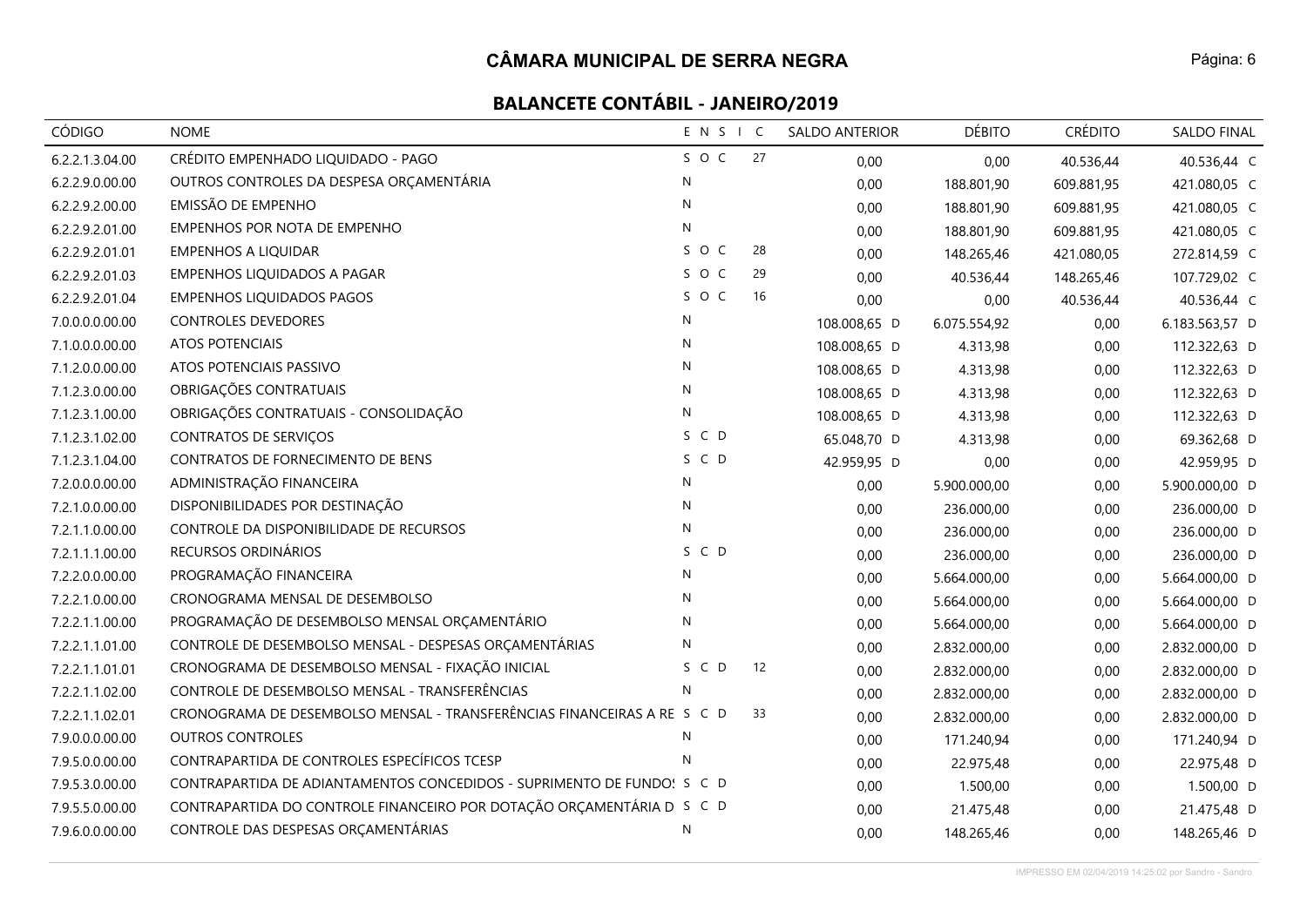| CÓDIGO          | <b>NOME</b>                                                             | ENSIC        |                | <b>SALDO ANTERIOR</b> | <b>DÉBITO</b> | <b>CRÉDITO</b> | SALDO FINAL    |
|-----------------|-------------------------------------------------------------------------|--------------|----------------|-----------------------|---------------|----------------|----------------|
| 7.9.6.1.0.00.00 | CONTROLE FINANCEIRO DAS DESPESAS ORÇAMENTÁRIAS DO EXERCÍCIO POR NC N    |              |                | 0,00                  | 148.265,46    | 0,00           | 148.265,46 D   |
| 7.9.6.1.1.00.00 | <b>EMPENHOS LIQUIDADOS</b>                                              | S C D        | 27             | 0,00                  | 148.265,46    | 0,00           | 148.265,46 D   |
| 8.0.0.0.0.00.00 | <b>CONTROLES CREDORES</b>                                               | ${\sf N}$    |                | 108.008,65 C          | 873.099,53    | 6.948.654,45   | 6.183.563,57 C |
| 8.1.0.0.0.00.00 | EXECUÇÃO DOS ATOS POTENCIAIS                                            | N            |                | 108.008,65 C          | 5.482,90      | 9.796,88       | 112.322,63 C   |
| 8.1.2.0.0.00.00 | EXECUÇÃO DOS ATOS POTENCIAIS PASSIVOS                                   | ${\sf N}$    |                | 108.008,65 C          | 5.482,90      | 9.796,88       | 112.322,63 C   |
| 8.1.2.3.0.00.00 | EXECUÇÃO DE OBRIGAÇÕES CONTRATUAIS                                      | $\mathsf{N}$ |                | 108.008,65 C          | 5.482,90      | 9.796,88       | 112.322,63 C   |
| 8.1.2.3.1.00.00 | EXECUÇÃO DE OBRIGAÇÕES - CONSOLIDAÇÃO                                   | $\mathsf{N}$ |                | 108.008,65 C          | 5.482,90      | 9.796,88       | 112.322,63 C   |
| 8.1.2.3.1.02.00 | <b>CONTRATOS DE SERVIÇOS</b>                                            | ${\sf N}$    |                | 65.048,70 C           | 1.576,00      | 5.889,98       | 69.362,68 C    |
| 8.1.2.3.1.02.01 | A EXECUTAR                                                              | S C C        | 25             | 65.048,70 C           | 1.576,00      | 4.313,98       | 67.786,68 C    |
| 8.1.2.3.1.02.02 | <b>EXECUTADOS</b>                                                       | S C C        | 25             | 0,00                  | 0,00          | 1.576,00       | 1.576,00 C     |
| 8.1.2.3.1.04.00 | <b>CONTRATOS DE FORNECIMENTO DE BENS</b>                                | $\mathsf{N}$ |                | 42.959,95 C           | 3.906,90      | 3.906,90       | 42.959,95 C    |
| 8.1.2.3.1.04.01 | A EXECUTAR                                                              | S C C        | 25             | 42.959,95 C           | 3.906,90      | 0,00           | 39.053,05 C    |
| 8.1.2.3.1.04.02 | <b>EXECUTADOS</b>                                                       | S C C        | 25             | 0,00                  | 0,00          | 3.906,90       | 3.906,90 C     |
| 8.2.0.0.0.00.00 | EXECUÇÃO DA ADMINISTRAÇÃO FINANCEIRA                                    | N            |                | 0,00                  | 825.743,33    | 6.725.743,33   | 5.900.000,00 C |
| 8.2.1.0.0.00.00 | EXECUÇÃO DAS DISPONIBILIDADES POR DESTINAÇÃO                            | $\mathsf{N}$ |                | 0,00                  | 589.743,33    | 825.743,33     | 236.000,00 C   |
| 8.2.1.1.0.00.00 | EXECUÇÃO DA DISPONIBILIDADE DE RECURSOS                                 | $\mathsf{N}$ |                | 0,00                  | 589.743,33    | 825.743,33     | 236.000,00 C   |
| 8.2.1.1.1.00.00 | DISPONIBILIDADE POR DESTINAÇÃO DE RECURSOS                              | ${\sf N}$    |                | 0,00                  | 421.080,05    | 236.000,00     | 185.080,05 D   |
| 8.2.1.1.1.01.00 | RECURSOS DISPONÍVEIS PARA O EXERCÍCIO                                   | S C C        | -1             | 0,00                  | 421.080,05    | 236.000,00     | 185.080,05 D   |
| 8.2.1.1.2.00.00 | DISPONIBILIDADE POR DESTINAÇÃO DE RECURSOS COMPROMETIDA POR EMPEN N     |              |                | 0,00                  | 148.265,46    | 421.080,05     | 272.814,59 C   |
| 8.2.1.1.2.01.00 | DISPONIBILIDADE POR DESTINAÇÃO DE RECURSOS COMPROMETIDA POR EMPEN S C C |              | $\overline{1}$ | 0,00                  | 148.265,46    | 421.080,05     | 272.814,59 C   |
| 8.2.1.1.3.00.00 | DISPONIBILIDADE POR DESTINAÇÃO DE RECURSOS COMPROMETIDA POR LIQUID N    |              |                | 0,00                  | 20.397,82     | 148.265,46     | 127.867,64 C   |
| 8.2.1.1.3.01.00 | COMPROMETIDA POR LIQUIDAÇÃO                                             | S C C        | $\overline{1}$ | 0,00                  | 19.060,96     | 126.789,98     | 107.729,02 C   |
| 8.2.1.1.3.02.00 | COMPROMETIDA POR CONSIGNAÇÕES/RETENÇÕES                                 | S C C        | $\overline{1}$ | 0,00                  | 1.336,86      | 21.475,48      | 20.138,62 C    |
| 8.2.1.1.4.00.00 | DISPONIBILIDADE POR DESTINAÇÃO DE RECURSOS DO EXERCÍCIO UTILIZADA       | S C C        | $\overline{1}$ | 0,00                  | 0,00          | 20.397,82      | 20.397,82 C    |
| 8.2.2.0.0.00.00 | EXECUÇÃO DA PROGRAMAÇÃO FINANCEIRA                                      | N            |                | 0,00                  | 236.000,00    | 5.900.000,00   | 5.664.000,00 C |
| 8.2.2.1.0.00.00 | CRONOGRAMA DE EXECUÇÃO MENSAL DE DESEMBOLSO                             | $\mathsf{N}$ |                | 0,00                  | 236.000,00    | 5.900.000,00   | 5.664.000,00 C |
| 8.2.2.1.1.00.00 | EXECUÇÃO DO CRONOGRAMA DE DESEMBOLSO MENSAL ORÇAMENTÁRIO                | $\mathsf{N}$ |                | 0,00                  | 236.000,00    | 5.900.000,00   | 5.664.000,00 C |
| 8.2.2.1.1.01.00 | PROGRAMAÇÃO DE DESEMBOLSO MENSAL - DESPESAS ORÇAMENTÁRIAS               | $\mathsf{N}$ |                | 0,00                  | 0,00          | 2.832.000,00   | 2.832.000,00 C |
| 8.2.2.1.1.01.01 | PROGRAMAÇÃO DE DESEMBOLSO MENSAL - DESPESAS ORÇAMENTÁRIAS - A REC S C C |              | 12             | 0,00                  | 0,00          | 2.832.000,00   | 2.832.000,00 C |
| 8.2.2.1.1.02.00 | PROGRAMAÇÃO DE DESEMBOLSO MENSAL - TRANSFERÊNCIAS                       | N            |                | 0,00                  | 236.000,00    | 3.068.000,00   | 2.832.000,00 C |